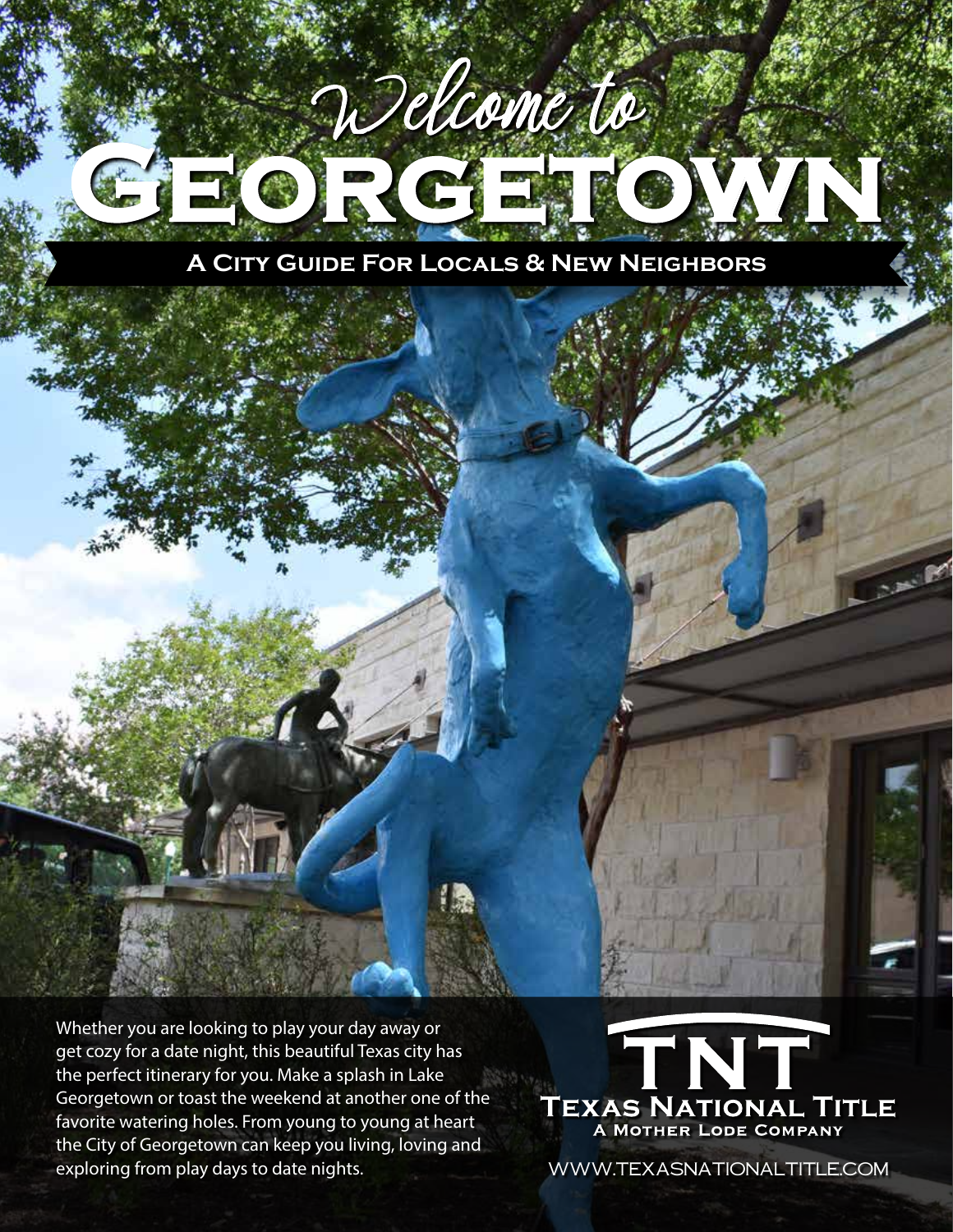## **Georgetown, Texas**

<u> Altrico antico di l</u>



## **General City Information**

**City of Georgetown** <https://georgetown.org/>

**Mayor: Dale Ross** (512) 930-3651 | [https://government.georgetown.org](https://government.georgetown.org/mayor/)

**Williamson County Government Center** (512) 943-1100 | [http://www.wilco.org](http://www.wilco.org/)

**Georgetown Chamber of Commerce** 1 Chamber Way, Georgetown (512) 930-3535 | [georgetownchamber.org](http://georgetownchamber.org/)

**Georgetown Public Library** 402 W. 8th Street Georgetown (512) 930-3551 | [https://library.georgetown.org](https://library.georgetown.org/)

**Post Office** [www.usps.com](http://www.usps.com) 2300 Scenic Dr, Georgetown | (512) 868-9925

**Emergencies:** 911 **Fire Department:** (512) 930-3473 | [https://fire.georgetown.org](https://fire.georgetown.org/)

**Georgetown Police Department:**  (512)930-3510 | https://pd.georgetown.org/



**Electric City of Georgetown** (512) 930-3640 | <https://gus.georgetown.org/>

**Oncor Electric** (888) 313-4747 | [www.oncor.com/EN/Pages/default.html](https://www.pec.coop/)

**[Pedernales Electric](https://www.pec.coop/)** [\(830\) 868-7155 | https://www.pec.coop/](https://www.pec.coop/)

**Gas Atmos Energy** (800) 460-3030 | [www.atmosenergy.com](http://www.atmosenergy.com)

**Garbage/Recycling Texas Disposal Systems** (512) 930-1715 | [www.texasdisposal.com/](https://www.texasdisposal.com/)

**Cable/Internet/Phone Suddenlink Communications**  (888) 822-5151 | www.suddenlink.com

**Water/Wastewater City of Georgetown** (512) 930-3640 <https://gus.georgetown.org/>





www.TexasNationalTitle.com

**Georgetown is the** "Red Poppy Capital of Texas,"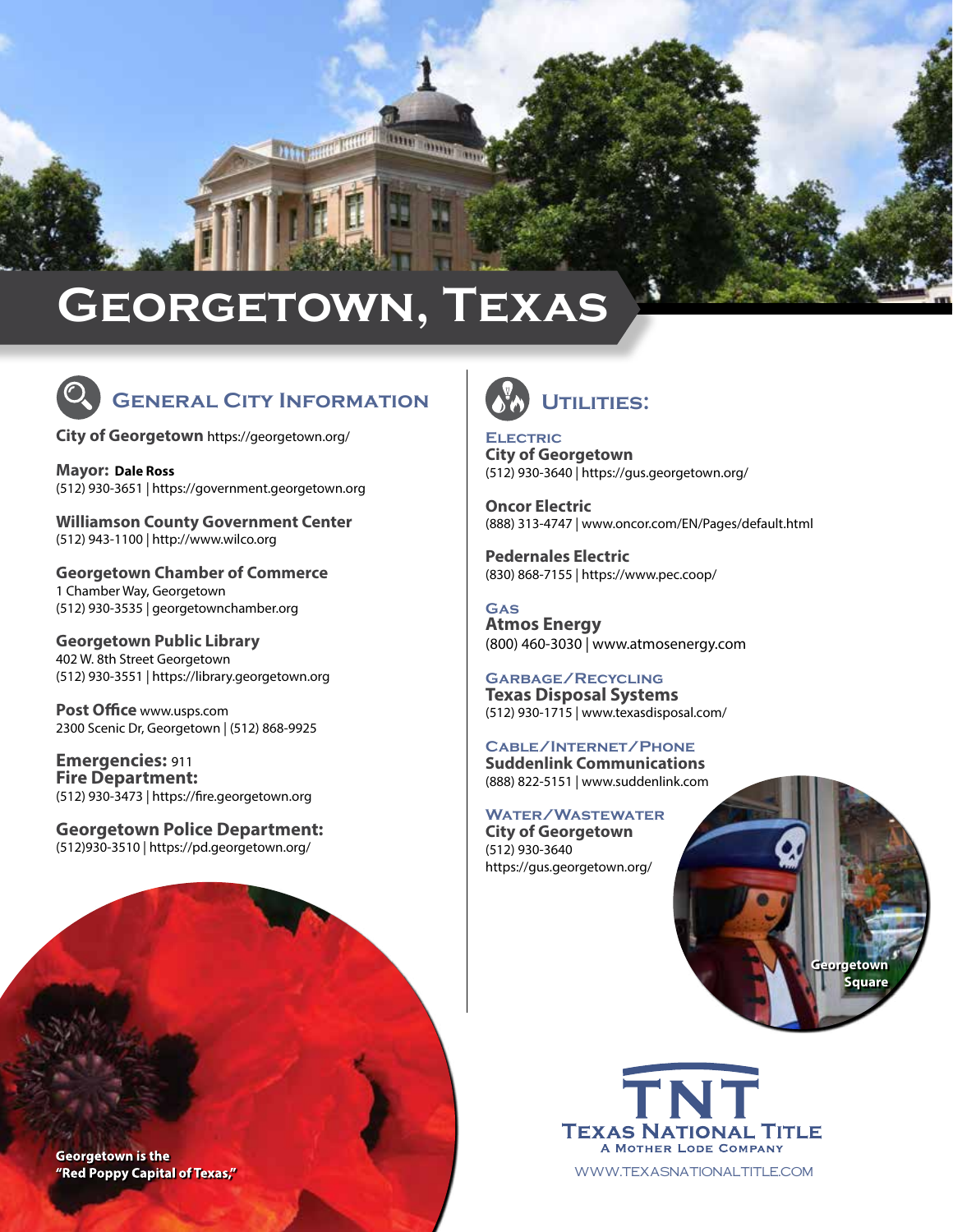

**Annie Purl Elementary School** 1953 Maple St, Georgetown | (512) 943-5080

**Carver Elementary School** 4901 Scenic Lake Dr, Georgetown 512) 943-5070

**Chip Richarte High School** 2295 N Austin Ave, Georgetown (512) 943-5120

**Dell Pickett Elementary School** 1100 Thousand Oaks Blvd, Georgetown (512) 943-5050

**Frost Elementary School**  711 Lakeway Dr, Georgetown | (512) 943-5020

**James E Mitchell Elementary School** 1601 Rockride Ln, Georgetown | (512) 943-1820

**Jo Ann Ford Elementary School** 210 Woodlake Dr, Georgetown | (512) 943-5180

**Pat Cooper Elementary School** 1921 NE Inner Loop, Georgetown (512) 943-5060

**Raye McCoy Elementary School** 401 Bellaire Dr, Georgetown | (512) 943-5030

**Village Elementary School** 400 Village Commons Blvd, Georgetown (512) 943-5140

**Charles A Forbes Middle School** 1911 NE Inner Loop, Georgetown (512) 943-5150

**Douglas Benold Middle School** 3407 Northwest Blvd, Georgetown (512) 943-5090

**James Tippit Middle School** 1601 Leander Rd, Georgetown | (512) 943-5040

**East View High School**  4490 E University Ave, Georgetown (512) 943-1800

**Georgetown High School** 2211 N Austin Ave, Georgetown | (512) 943-5100

**Southwestern University** 1001 E University Ave, Georgetown <https://www.southwestern.edu/>

A private, four-year, not-for-profit undergraduate, liberal arts college.



**St. David's Georgetown Hospital** 2000 Scenic Dr, Georgetown | (512) 943-3000



**Bus Systems GoGEO** <https://gogeo.georgetown.org/> A fixed-route and paratransit bus system

**Greyhound: Bus Station** 3260 S. Austin Ave., Georgetown (512) 864-7433 | [www.greyhound.com](http://www.greyhound.com)

**Ride Share & Taxi Service Georgetown Taxi** (512) 948-5466

**LYFT** [https://www.lyft.com](https://www.lyft.com/)

**UBER** [www.uber.com](http://www.uber.com/)

**Bicycle Share** 402 W. 8th Street, Georgetown (512) 930-3551 | [https://library.georgetown.](https://library.georgetown.org/bicycles-are-available-for-checkout-at-the-library/) [org/bicycles-are-available-for-checkout-at](https://library.georgetown.org/bicycles-are-available-for-checkout-at-the-library/)[the-library/](https://library.georgetown.org/bicycles-are-available-for-checkout-at-the-library/)

## **Nearest Airports Austin Bergstrom**

**International Airport** (non airline-related): (512) 530-2242 [www.ci.austin.tx.us/austinairport](http://www.ci.austin.tx.us/austinairport)

**Georgetown Municipal Airport**  500 Terminal Dr, Georgetown (512) 930-3666 | [https://airport.georgetown.org](https://airport.georgetown.org/)



**Parks & Recreation** [https://parks.georgetown.org](https://parks.georgetown.org/)

**Bark Park** 151 Holly St., Georgetown

**Bedford Park** 812 Bedford Ct., Georgetown

**Creek Park** 1100 Shinnecock Hills Dr., Georgetown

**Blue Hole Park** 100 Blue Hole, Georgetown

**Booty's Road Park** 1631 Booty's Park Rd., Georgetown

**Chandler Park** 108 Spring Valley Rd., Georgetown

**Chautauqua Park** 602 Rucker St., Georgetown



**Creative Playscape**  1003 N. Austin Ave., Georgetown

**Creekside Park** 705 Village Commons Blvd., Georgetown

**Downtown Splash Pad** 816 Main St., Georgetown

**Splash Pad Edwards Park** 704 Ash St., Georgetown

**Emerald Springs Park** 3604 Old Mill Rd., Georgetown

**Founders Park** 814 S. Church St., Georgetown

**Garey Park** 6450 FM 2243, Georgetown

**Geneva Park** 1021 Quail Valley Dr., Georgetown

**Katy Crossing Park** 224 Katy Crossing Blvd., Georgetown

**Kelley Park** 805 W. 17th St., Georgetown